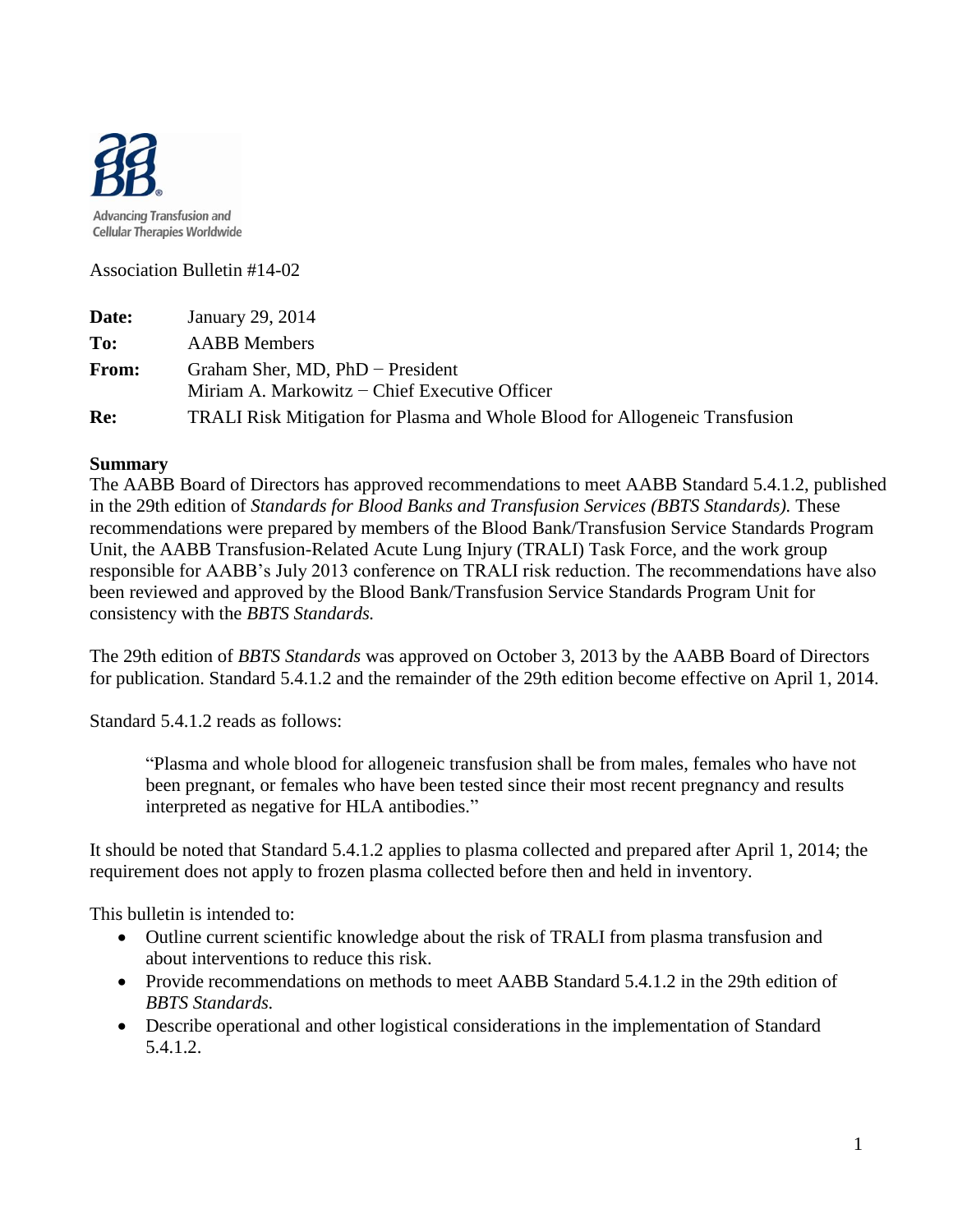Association Bulletins, which are approved for distribution by the AABB Board of Directors, may include announcements of standards or requirements for accreditation, recommendations on emerging trends or best practice, and/or pertinent information.

The subject of TRALI is complex and has many facets. This bulletin, which supplements Association Bulletins  $\frac{\text{#06-07}}{1}$  $\frac{\text{#06-07}}{1}$  $\frac{\text{#06-07}}{1}$  and  $\frac{\text{#12-02}}{2}$  focuses on TRALI risk reduction in plasma components and whole blood. Although it does not contain new requirements or standards, it does provide recommendations and background information to members regarding the implementation of TRALI risk reduction measures as required in Standard 5.4.1.2.

# **Components Addressed by Standard 5.4.1.2**

The products to which this standard applies include the following:

- Fresh Frozen Plasma (FFP) obtained from whole blood.
- FFP obtained from apheresis [plasmapheresis, or collected concurrently with a cellular component (red cells or platelets)] (combined) red cell plasmapheresis, concurrent (combined) platelet-plasmapheresis].
- Plasma, Cryoprecipitate Reduced (ie, cryo-poor plasma) obtained from whole blood.
- Plasma Frozen Within 24 Hours After Phlebotomy (PF24) obtained from whole blood or apheresis.
- Plasma Frozen Within 24 Hours After Phlebotomy Held At Room Temperature Up To 24 Hours After Phlebotomy (PF24RT24) obtained from apheresis.
- Thawed Plasma from any of the above products.
- Liquid Plasma.
- Whole Blood (if designated for transfusion as whole blood rather than for component preparation).

# **Scientific Rationale for Standard 5.4.1.2**

Numerous studies have documented that a TRALI risk mitigation strategy using some or all of the interventions specified in Standard 5.4.1.2 will substantially reduce TRALI incidence from allogeneic plasma transfusion.

- 1. In a four-year case-control study using prospective case findings, investigators from the University of California at San Francisco (UCSF) and Mayo Clinic established that reduction of exposure to plasma from female donors was concurrent with a decrease in TRALI incidence from approximately 1 per 4,000 component exposures to approximately 1 per 12,000 component exposures.<sup>3</sup>
	- TRALI incidence in 2006, prior to implementation of risk reduction, was 2.57 [95%] confidence interval (CI) 1.72 to 3.86] per 10,000 components transfused (plasma, platelets, RBCs, cryoprecipitate, whole blood).
	- In 2009, after implementation of risk reduction for plasma (male and never-pregnant female plasma at UCSF, male-only plasma at Mayo Clinic), TRALI incidence had decreased by 68% to 0.81 (95% CI 0.44 to 1.49) per 10,000 components transfused ( $p =$  $0.002$ ).<sup>3</sup>
- 2. An AABB survey of US blood collectors completed by 47 blood centers and 56 hospital-based blood collectors showed that by 2010 most US blood collection facilities had adopted a TRALI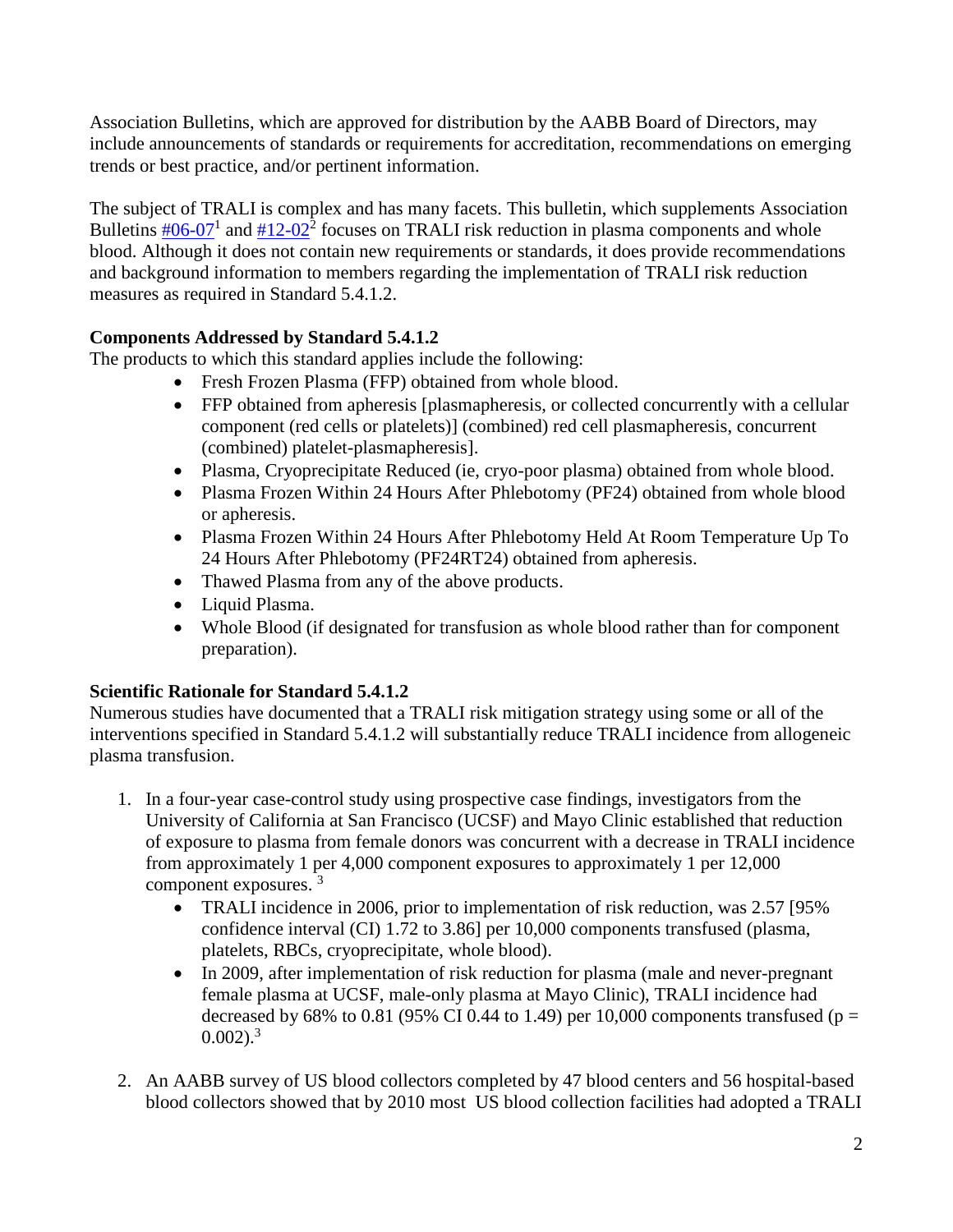risk mitigation strategy of predominantly male or exclusively male plasma, as recommended in AB #06-07. 4

- 3. The Food and Drug Administration (FDA) annual report "Fatalities Reported to the FDA Following Blood Collection and Transfusion" for fiscal year 2010 stated that TRALI fatalities attributed to plasma transfusion had declined by 83% from a peak of 23 cases in 2006 (pre-TRALI risk mitigation) to four cases (post-TRALI risk mitigation) in 2010.<sup>5</sup> The low risk of TRALI-related fatalities from plasma transfusion continued in 2011 and 2012, as only four additional cases were reported to FDA in each of these years. 6
- 4. The American Red Cross (ARC) National Hemovigilance Program investigates and classifies cases of suspected TRALI reported by hospitals supplied with ARC blood components. In 2008 when ARC supplied more than 95% of its transfusable plasma components from male donors, the rate of probable TRALI associated with plasma components had decreased by 80% as compared to 2006, which predated this predominantly male donor plasma policy.<sup>7</sup>
- 5. More recently, ARC summarized 100 cases of probable TRALI attributed to a single component type in the years 2008-2011; 28 of these were due to plasma transfusion.  $8 \text{ In groups}$ A, B, and O plasma transfusion, where <1% of plasma was from female donors who had not been screened for TRALI risk factors, the incidence of probable TRALI was 1.8 per 10<sup>6</sup> distributed plasma units. In contrast, approximately 40% of group AB plasma units were from women who were not screened for HLA alloimmunization risk. The incidence of probable TRALI from group AB plasma was 26.3 per  $10<sup>6</sup>$  distributed plasma units, for an odds ratio (OR) of 14.5 (95% CI 6.8-30.9) compared to the A, B, and O plasma units. These 2008-11 data were compared to incidence data from 2006, prior to TRALI risk mitigation. In conjunction with a robust risk intervention for groups A, B, and O plasma, the decrease in probable TRALI incidence from plasma components from these blood groups was statistically significant compared to the incidence in 2006. In contrast, in the absence of a robust risk intervention for group AB plasma, TRALI incidence did not change when compared with 2006.

Of the 28 cases of plasma-mediated TRALI reported by ARC from 2008-2011 (17 from group AB transfusions, 11 from other blood groups), 23 cases (82%) involved female donors. HLA antibody testing was performed as part of a post-reaction case investigation in 21 of these cases; in 20 (95%) of these cases, an HLA antibody-positive female donor was identified. These data suggest that a substantial number of TRALI cases would have been prevented if plasma from HLA antibody-positive female donors had not been transfused.

6. A retrospective review of all transfusion reactions in plasma recipients reported to the transfusion services of three large US hospitals compared the combined incidence of TRALI and possible TRALI (as defined using Canadian Consensus Conference terminology) in the 16 months before and 16 months after implementation of a TRALI plasma risk mitigation strategy consistent with Standard 5.4.1.2. <sup>9</sup> The incidence of these conditions decreased from 1 per 11,939 plasma products (four cases: three TRALI, one possible TRALI) in the preimplementation period to zero (of 52,230 transfused plasma products) in the postimplementation period ( $p=0.052$ ). In each of the four cases a female donor with cognate HLA antibodies was identified during the postreaction case investigation.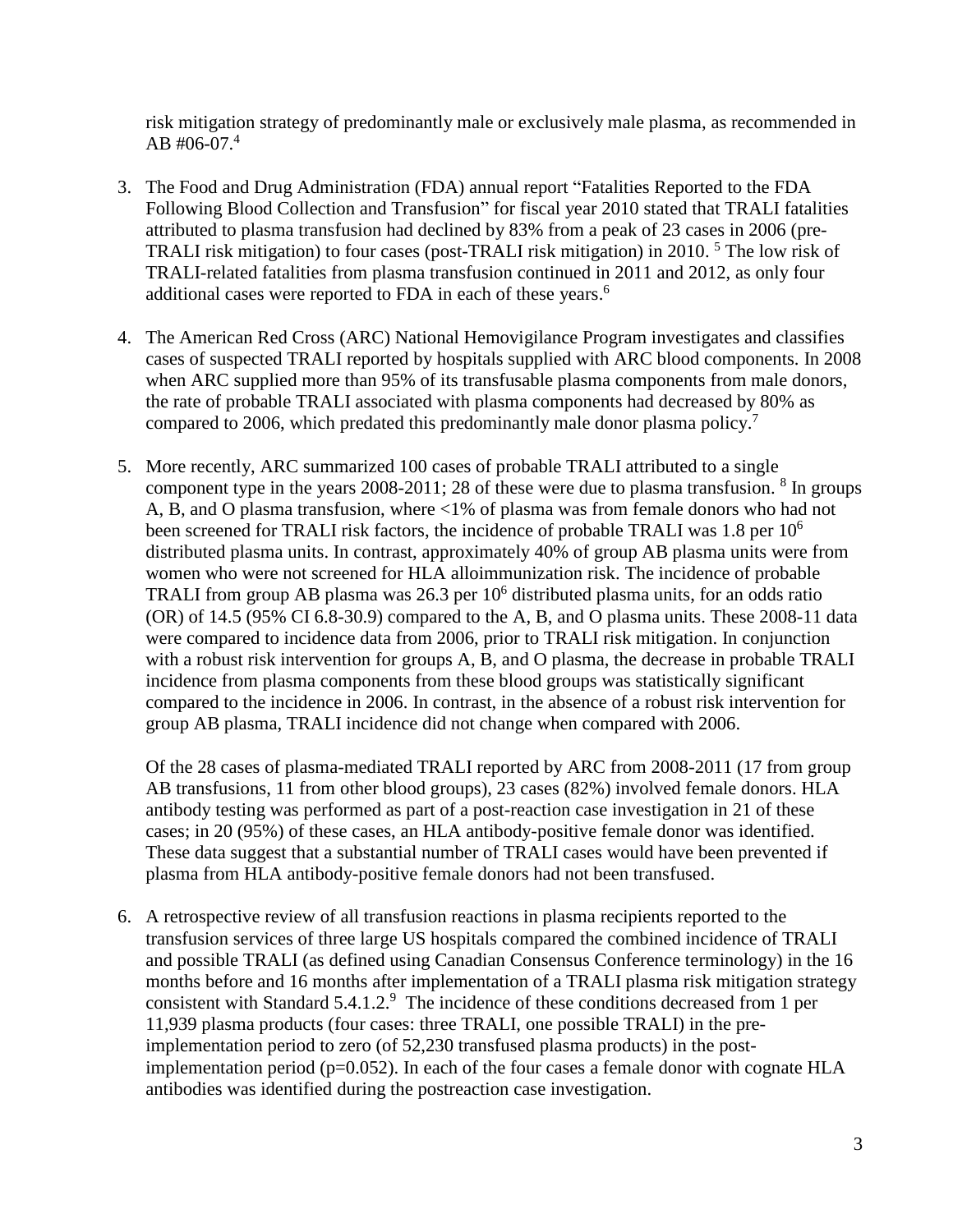7. In addition to these US findings, decreased TRALI incidence from transfusable plasma components has been documented in the United Kingdom, Canada, and the Netherlands following implementation of a policy of predominantly or exclusively male plasma.<sup>10, 11, 12</sup> Reduced incidence was also demonstrated in Germany where a TRALI risk mitigation strategy similar to that in Standard  $5.4.1.2$  was implemented.<sup>13</sup>

#### **Use of Licensed Pharmaceutical Products to Meet Standard 5.4.1.2**

A transfusion therapy option that is in conformance with Standard 5.4.1.2 with regard to TRALI risk mitigation is the use of FDA-licensed pharmaceutical products [Octaplas™, Pooled Plasma (Human), Solvent/Detergent Treated<sup>14</sup> (OctaPharma, Lachen, Switzerland)]; [Kcentra™, Prothrombin Complex Concentrate (Human)<sup>15</sup> (CSL Behring, King of Prussia, PA)] for specific indications where they are a proven effective medical alternative to the use of the plasma components listed on page 2 above. If medically indicated and requested by the ordering physician in consultation with the transfusion service, use of these products can increase safety with regard to TRALI, with the additional benefit that their use may help to alleviate shortages, particularly of group AB plasma.

Various European hemovigilance systems have not reported any TRALI cases from the use of solvent/detergent (SD)-treated plasma in the 10-20 years these products have been used, during which several million units have been transfused. <sup>16</sup>

The TRALI safety profile of pooled SD-treated plasma is further supported by data from the French Hemovigilance system, which directly compared TRALI incidence from FFP and SD-treated plasma manufactured in France, both of which were used during the 2007-2008 reporting interval. TRALI incidence from FFP was 1 in 31,000 plasma units (total of 337,000 units transfused). There were no cases of TRALI reported solely with the transfusion of SD-treated plasma, although five cases involved the transfusion of SD-treated plasma in association with other blood components (a total of 212,000 SD-treated plasma units were transfused singly or in conjunction with other components).<sup>17</sup>

In a previous study of one manufacturer's SD-treated plasma, no HLA antibody was detectable in 20 batches of the product. <sup>18</sup> Possible explanations for the lack of detectable antibody were dilution of plasma units with HLA antibody through pooling with other HLA antibody-negative plasma units and/or binding of HLA antibody to soluble HLA antigen in the pool.

Prothrombin Complex Concentrates (PCCs) have not been associated with TRALI. However, the collection of hemovigilance data concerning the development of TRALI after use of these products is not as extensive as it is for SD-treated plasma.

Additional information about these products is available in Appendix A.

## **HLA Antibody Testing: Donor and Product Implications**

With regard to plasma from female donors, a facility has two options to meet Standard 5.4.1.2.

• If a facility decides not to obtain a pregnancy history, it would need to perform HLA antibody testing on all female donors of apheresis plasma and on those female whole blood donors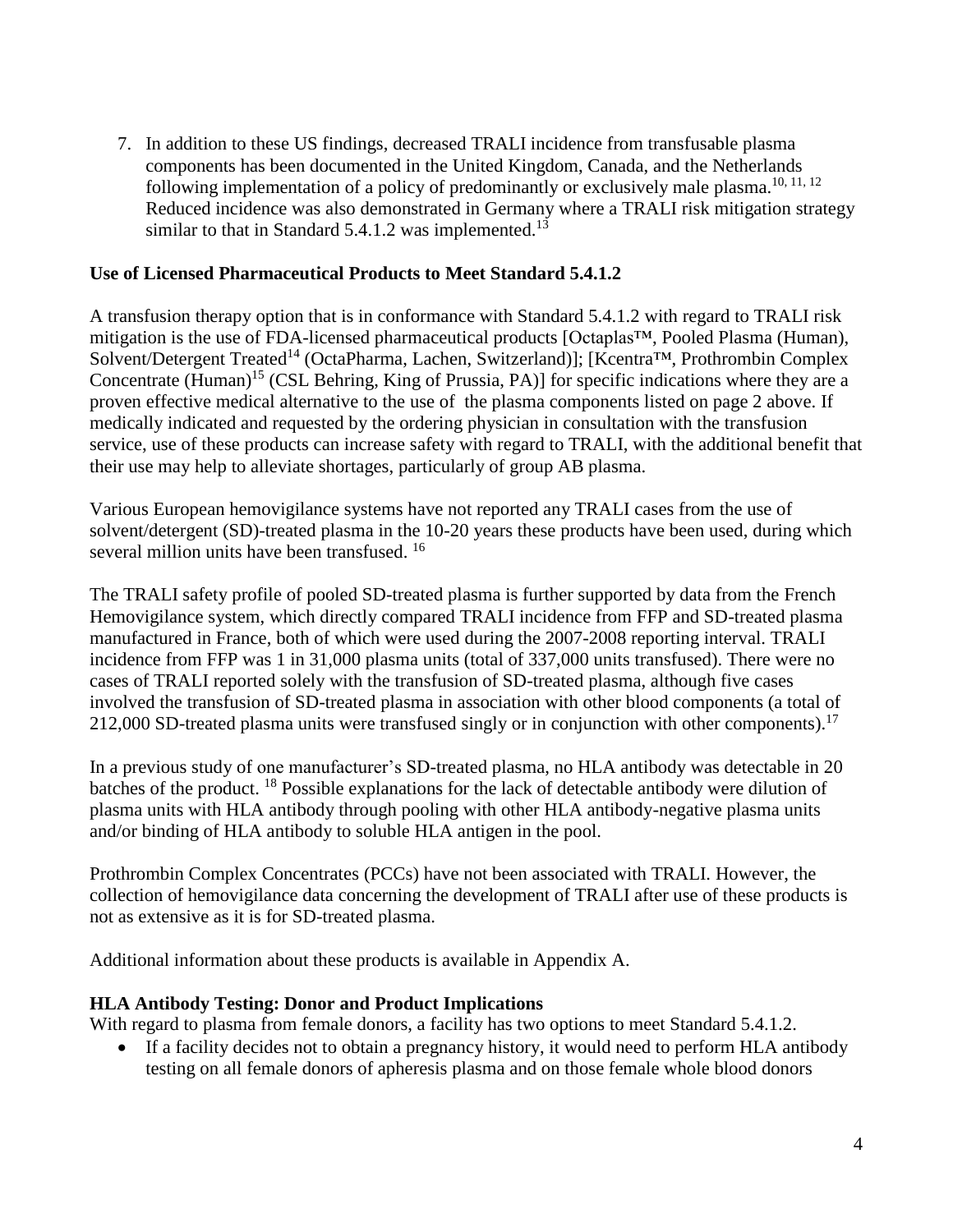whose donations are used to produce transfusable plasma components covered by Standard 5.4.1.2.

 If a facility prefers to implement targeted HLA antibody testing, a pregnancy history must be obtained for any female whose donated plasma will be made available for transfusion. It is not necessary to ask about pregnancies not carried to term or delivery (eg, abortions or miscarriages) when obtaining the pregnancy history. Data reported in the Leukocyte Antibody Prevalence Study (LAPS) indicate that these events do not increase the incidence of HLA antibodies among donors. 19

The requirement for performing HLA antibody testing applies to female donors who have had any number of pregnancies (including only one). Although the rate of HLA antibody detection is greater in female donors with multiple pregnancies, approximately 11% of donors with a history of only one pregnancy have tested positive for HLA antibodies. <sup>18</sup>

When testing is performed on a donation from a donor who has ever been pregnant or on donors in whom no pregnancy history has been obtained, a negative test result for HLA antibodies must be on record before release of the plasma component into inventory. A negative test result obtained at a single time point can be used to release all subsequent plasma components unless or until the donor experiences subsequent pregnancy(ies). If a donor experiences a subsequent pregnancy, a new test for HLA antibodies must be performed and a negative test result must be on record before the release of the newly collected plasma component into inventory. Therefore, blood collection facilities that choose to test based on history of pregnancy should implement policies, processes, and procedures to ensure that updated pregnancy information is obtained at each donation, that appropriate donors are targeted for testing or retesting, and that plasma components are not released into inventory before completion of testing and documentation of negative test results.

## *Components Intended for Fractionation*

Plasma from a donor with a history of any pregnancy may be sent for plasma fractionation without testing for HLA antibodies. Similarly, plasma from a donor who has tested positive for HLA antibodies may be sent for fractionation, provided this is acceptable to the fractionator.

## *Other Testing Considerations*

HLA antibody testing is not required for a history of blood transfusion or organ or tissue transplantation. It has been documented that the rate of HLA antibody detection in male donors with a history of transfusion is equivalent to that of never transfused males.  $18, 20$  There are currently no data regarding the detection of HLA antibodies in blood donors with a history of having received an organ or tissue transplant.

Following April 1, 2014, when Standard 5.4.2.1 becomes effective, use of one of the methods for HLA testing and a method for cutoff selection as described below is required for all AABB-accredited facilities. Each facility's medical director should review prior methods/cutoffs that may have had lower sensitivity to assess whether donors should be retested using the methods/cutoffs that meet the new standard.

## **Selection of an HLA Antibody Assay and an Assay Cutoff**

If HLA antibody testing of donors who have ever been pregnant is used as a TRALI mitigation strategy, the method used should be cleared by the FDA for detection of HLA antibodies. It is necessary to test for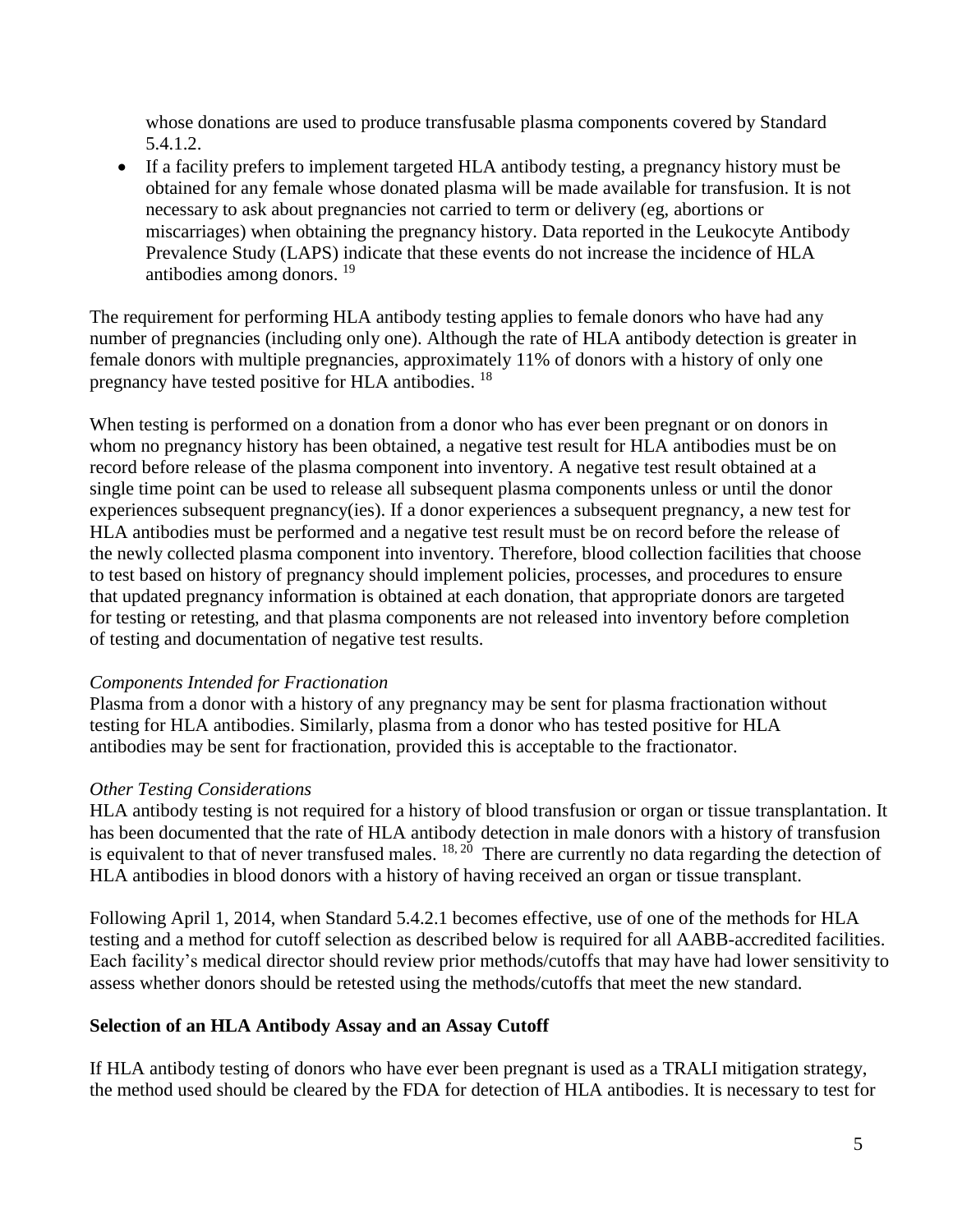both HLA Class I and Class II antibodies. The assay cutoff for each class should be defined according to the manufacturer's package insert or by validation studies as described below.

There are currently several tests and methods cleared by the FDA for detection of HLA antibodies, including ELISA, classical flow cytometry, and Luminex-based methods (see Appendix B). The only test that is currently cleared for the specific indication of screening blood donors for HLA antibodies is the Lifecodes DonorScreen-HLA ELISA. If this assay is used, the assay cutoff must be as specified in the package insert.

Facilities may instead use an assay that is FDA cleared for detection of HLA antibodies for general use and is not restricted to use in a specific population group. Thus, in addition to an FDA-cleared blood donor screening assay, FDA tests cleared for general use may be used for HLA antibody testing of blood donors. For these assays, a facility may either use the cutoff stated in the package insert or perform a validation to demonstrate that the chosen cutoff is equivalent to the performance of the FDA assay cleared for use in a blood donor population.

- Two published studies using the FDA-cleared blood donor screening assay in a selected population of 257 whole blood and apheresis donors who have ever been pregnant<sup>21</sup> and in 549 unselected apheresis donors who have ever been pregnant<sup>22</sup> reported rates of any HLA antibody positivity of 19.1% and 21%, respectively.
- Equivalence of a general use FDA-cleared assay may be demonstrated by performing a populationbased analysis targeting an approximate 20% reactivity rate in a mixed population of donors who have ever been pregnant or by performing a sensitivity analysis against an FDA assay cleared for use in blood donors in which samples of unknown HLA antibody status (preferably from donors who have ever been pregnant) are tested side by side and equivalence determined. Alternatively, a panel of well-characterized, HLA antibody-positive samples of various strengths may be tested using the FDA assay cleared for general use to determine an acceptable cutoff. 20, 21
- It should be noted that the package insert cutoff for FDA-cleared general use assays was established to allow these assays to be sensitive enough to be used in organ transplantation programs and hence will result in higher reactive rates and lower specificity than assay cutoffs deemed as acceptable for TRALI risk mitigation.<sup>18, 20, 21,23</sup>

Cutoffs, other than the cutoff provided in the package insert, must be validated by the individual laboratory. Because of inter-assay variability that is inherent in FDA-cleared testing systems (eg, due to different reagent lots or manual vs automated testing platforms), consideration should be given to routinely performing limited validations (eg, testing of panels of well-characterized, HLA antibody-positive samples) when reagent lots change or other alterations occur within a given system.

Facilities that would like to use a test that has not been cleared by the FDA for detection of HLA antibodies (eg, facilities located outside of the United States and not subject to FDA regulations, or facilities subject to FDA regulations seeking to use a laboratory-developed test) should submit a variance request to AABB and have the variance approved, before using the test.

## **Policy on Future Donations by an HLA Antibody-Positive Apheresis Donor**

If a donor is found to be HLA antibody-positive, that donor is not eligible for future donations of apheresis plasma or whole-blood-derived plasma for transfusion. However, at the discretion of the facility's medical director and if there is sufficient evidence indicating that the result may be a false positive, the donor may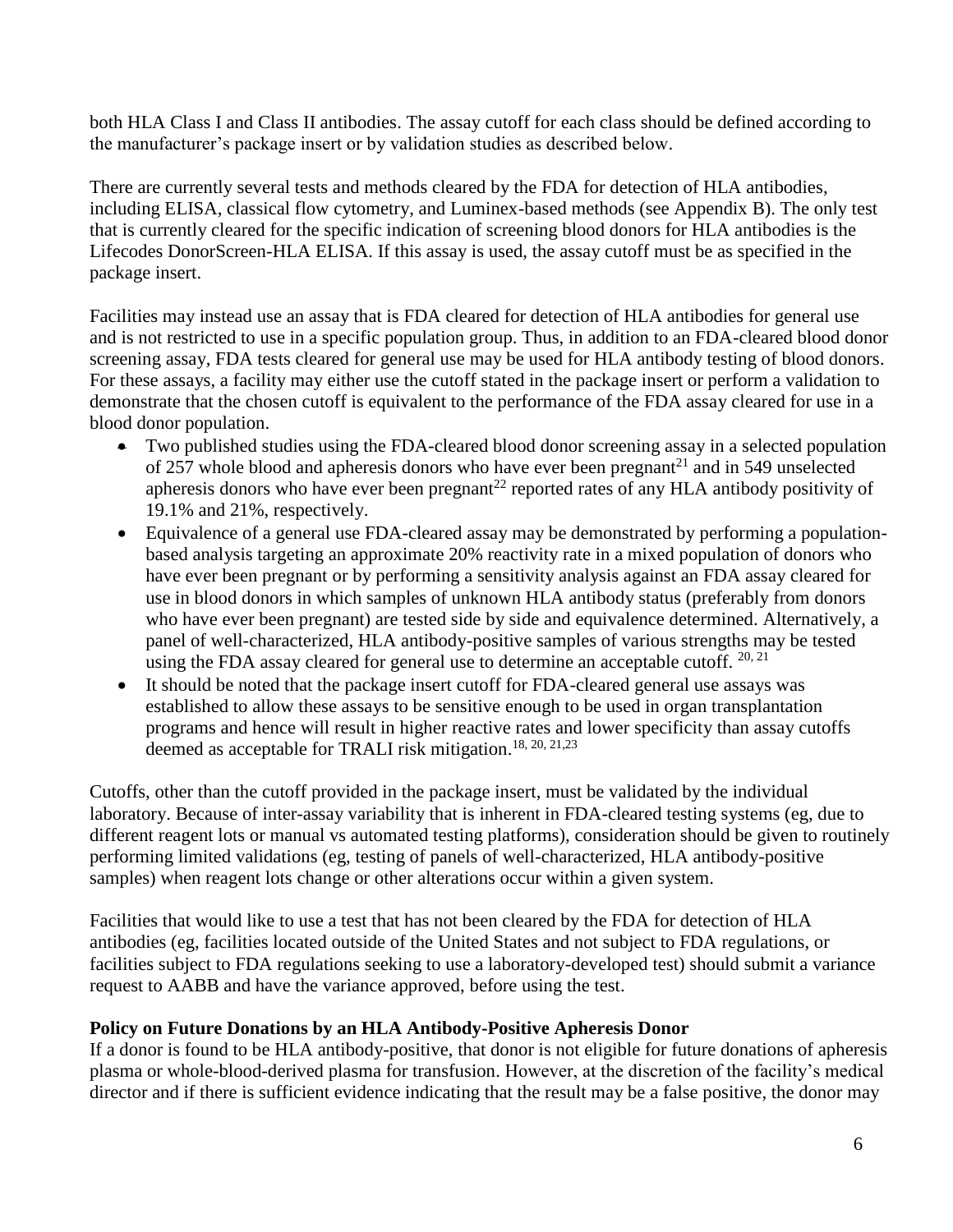be subsequently retested. If the subsequent test result is negative, it is then the decision of the medical director to determine if the negative result is adequate to override the initial positive result. If so, the plasma components from that donor can be utilized. Care should be taken in exercising this option, as it is known that HLA antibody levels can fluctuate in HLA individuals exposed to alloantibodies.

The facility medical director must determine the donor's eligibility regarding future donations of other transfusable components. As indicated in AB #06-07, it is recommended that such donors not be eligible for apheresis platelet collection.

## **Alleviating the Potential Impact of Standard 5.4.1.2 on Group AB Plasma Availability**

## *Current Trends in AB Plasma Usage*

Since 2008 in the United States, one unit of plasma is transfused for every three units of RBCs; double the 1979 ratio. Although plasma usage decreased about 3% from 2006 to 2011, the transfusion of group AB plasma increased almost 31% during that same period. As a percent of the total plasma transfused, group AB plasma usage has increased by more than  $35\%$  (from 7.9% to 10.7%) during this time interval.  $^{24,25}$ 

Four factors likely contribute to increased group AB plasma usage: 1) the near universal use of group AB plasma for thawed plasma; 2) pressure to simplify transfusion service operating procedures as generalists become increasingly used in the blood bank; 3) delays in switching patients from group AB plasma to type-specific (or compatible) plasma; and 4) increasing utilization of a fixed RBC-to-plasma ratio in resuscitation protocols. 24, 26

A 2012 survey of 10 large US blood centers and blood collection facilities that accounted for the collection of 42% of the nation's 2011 5.9 million transfusable plasma units<sup>23, 24</sup> showed that 70% had been able to supply 100% of group AB plasma in accordance with new Standard 5.4.1.2.

## *Strategies for Alleviating AB Plasma Shortages*

To ensure an adequate group AB plasma supply, multiple strategies may be needed. Using plasma from male donors and never-pregnant female donors are relatively simple first steps. Testing previously pregnant female donors for HLA antibodies is operationally more challenging. Another strategy to increase the supply of group AB plasma is to increase the collection of this product by apheresis, including plasmapheresis collections and concurrent plasma collected during plateletpheresis. Plasma collected in closed plasmapheresis collection systems may be stored for a total of 5 days if relabeled as Thawed Plasma, thereby decreasing wastage of thawed, unused FFP and PF24. Also, FDA approvals of apheresis device manufacturer applications for platelet additive solutions in 2012 and 2013 allow the diversion of plasma collected concurrently with platelets to be used as transfusable plasma components.

## *Hospital-Based Strategies for Reducing Use of AB Plasma*

A policy of providing group AB plasma to transfusion recipients known to have a blood type other than group AB is an inappropriate utilization of a limited resource. Transfusion services should work with clinicians in their hospitals to minimize non-indicated plasma transfusion by implementing evidence-based hemotherapy practices.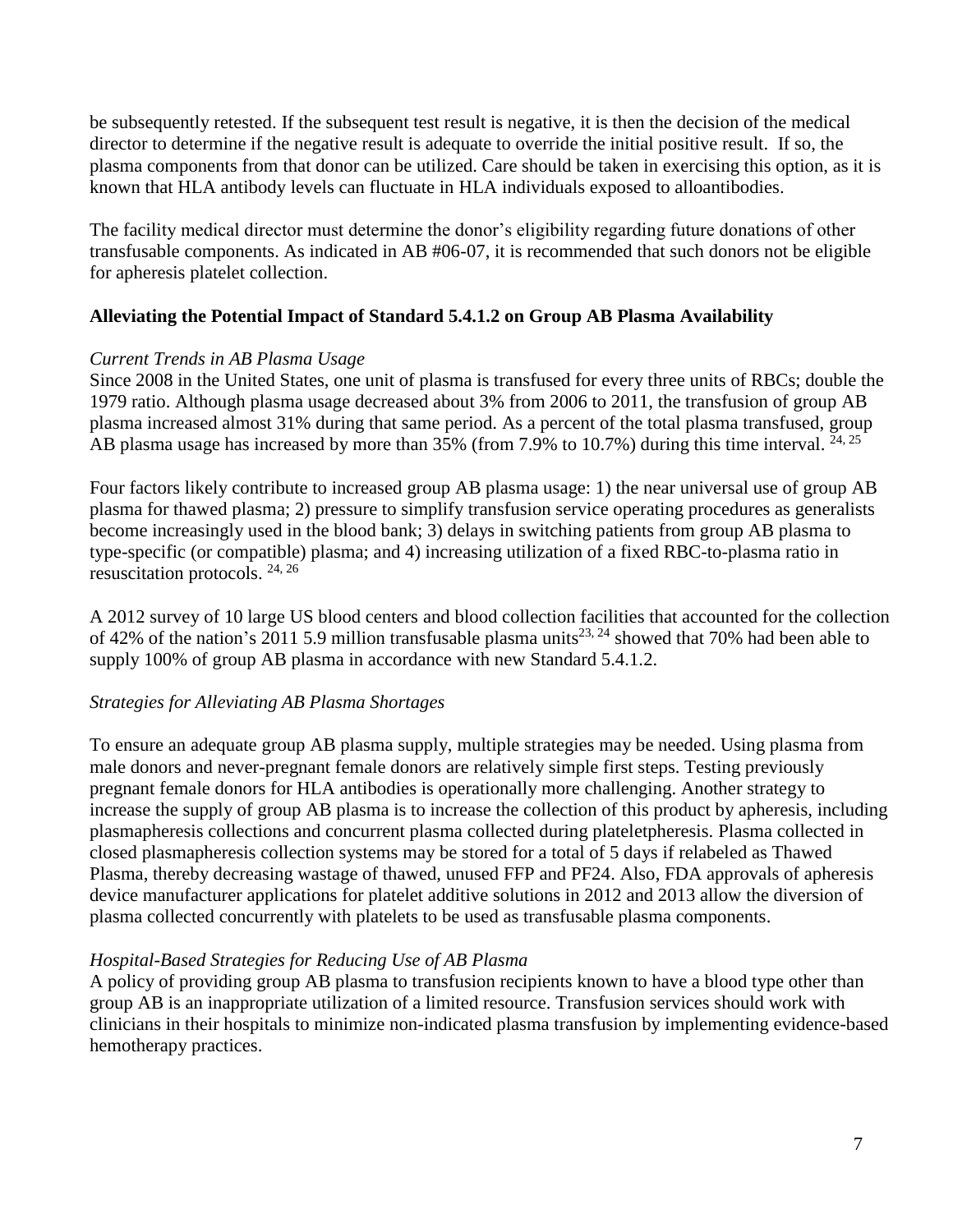In addition, blood centers and transfusion services should work together to minimize the unnecessary use of group AB plasma. Strategies to reduce the use of group AB plasma could include one or more of the following actions:

- 1. Restrict use to group AB patients.
- 2. Work with trauma services to rapidly obtain samples for blood typing to enable rapid switching from group AB to group-specific plasma during emergency transfusions.
- 3. Consider keeping a supply of thawed group A plasma available for transfusion in emergent situations for patients with unknown ABO type<sup>27</sup>; there are two reports in the literature describing limited experience with this approach using either untitered plasma<sup>28</sup> or titered plasma shown to have a low level of anti-B.<sup>29</sup>
- 4. Consider using alternative products (pooled SD-treated plasma or PCC) if medically indicated and ordered by a patient's physician in consultation with the transfusion service.

# **Conclusion**

AABB-accredited facilities are required to implement TRALI risk reduction measures for plasma components and transfusable units of whole blood by April 1, 2014. The literature summarized in this Association Bulletin describes several interventions that have been shown to reduce the risk of TRALI. AABB members are encouraged to implement risk reduction strategies based on considerations outlined in this bulletin.

If you have questions or comments about this Association Bulletin, please contact the AABB Standards Development department [\(standards@aabb.org\)](mailto:standards@aabb.org).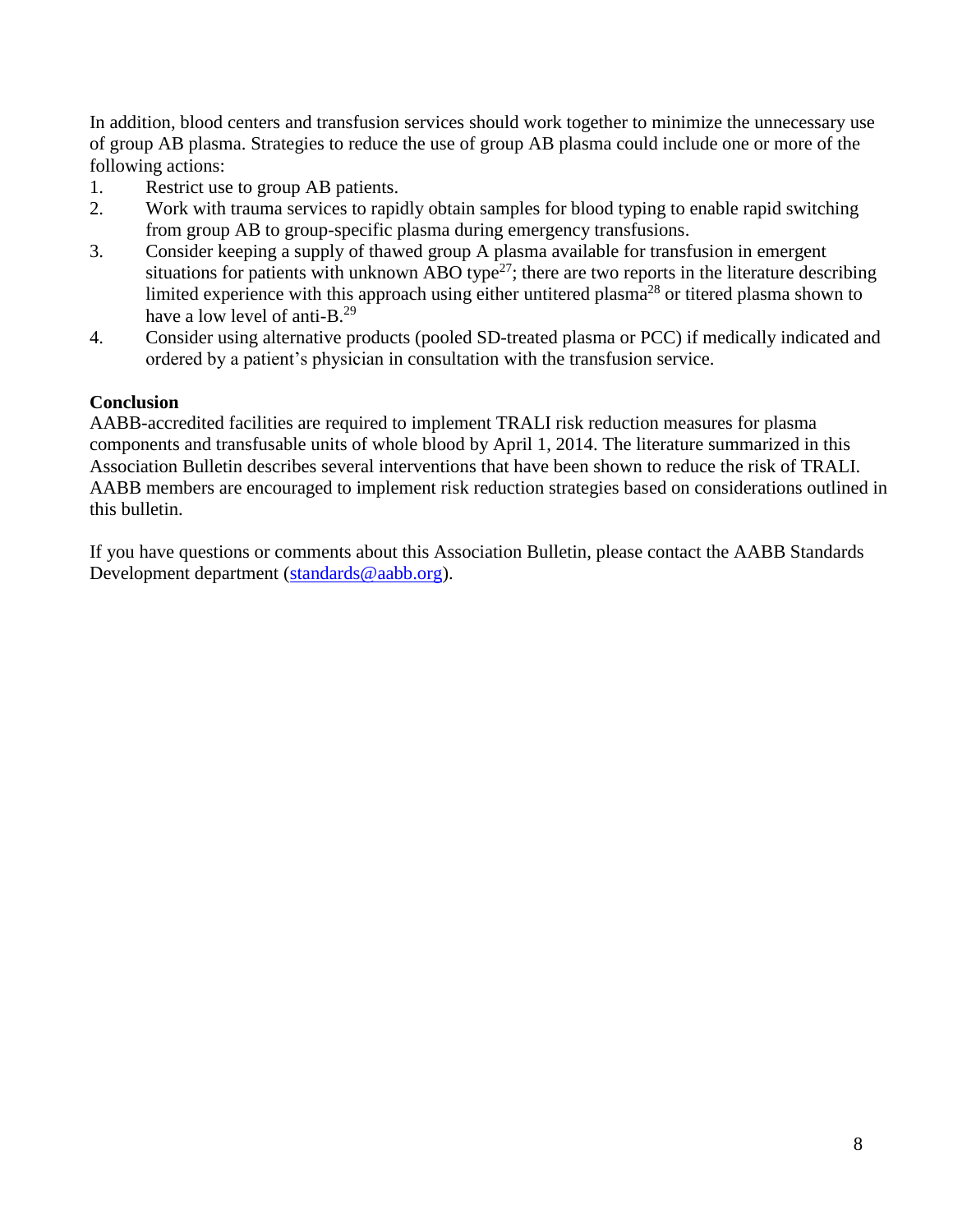#### **Appendix A Information about FDA-Licensed Pooled Solvent/Detergent-Treated Plasma and Four-Factor Prothrombin Complex Concentrate**

FDA has licensed Octaplas™, Pooled Plasma (Human), Solvent/Detergent-Treated (manufactured by OctaPharma) for the following indications: 1) replacement of coagulation factors in patients with acquired deficiencies due to liver disease, cardiac surgery, or liver transplant, and 2) as a replacement fluid in plasma exchange for patients with thrombotic thrombocytopenic purpura (TTP). The US licensed product with the trade name Octaplas™ is a modified version of Octaplas<sup>®</sup>, which has been marketed in Europe since 1992; the current European product manufactured by the same process as Octaplas™ has been marketed as OctaplasLG since 2009. Octaplas<sup>™</sup>, is manufactured from 630 to 1,520 single donor units from the same ABO blood group of source plasma and/or recovered plasma. It is available in blood group A, B, AB, and O and is administered based on ABO compatibility. Once thawed it has a 12-hour expiration if stored at 2-4 C, or a 3-hour expiration if stored at 20-25 C.<sup>14</sup> According to the manufacturer, HLA and HNA antibody testing is performed on each batch and only antibody-negative batches are released.

Kcentra<sup>™</sup> Prothrombin Complex Concentrate (manufactured by CSL Behring) is a fourfactor concentrate licensed by the FDA for the urgent reversal of acquired coagulation deficiency induced by vitamin K antagonist (eg, warfarin) therapy in adult patients with major bleeding or needing urgent surgery or another invasive procedure. It is manufactured from human plasma and contains four vitamin-K-dependent procoagulant factors: Factor II (prothrombin), Factor VII, Factor IX, and Factor X, as well as the vitamin-K-dependent anticoagulant Proteins C and S. Kcentra™ has a lower volume per therapeutic dose than plasma, can be provided and administered more rapidly than frozen plasma, and has been shown to more rapidly correct the INR compared to plasma. Kcentra™ is as effective as plasma in achieving clinical hemostasis in patients with major bleeding who are undergoing vitamin K agonist therapy.  $15, 30$  The prescribing information includes a warning regarding arterial and venous thromboembolic complications associated with the use of this product. <sup>15</sup>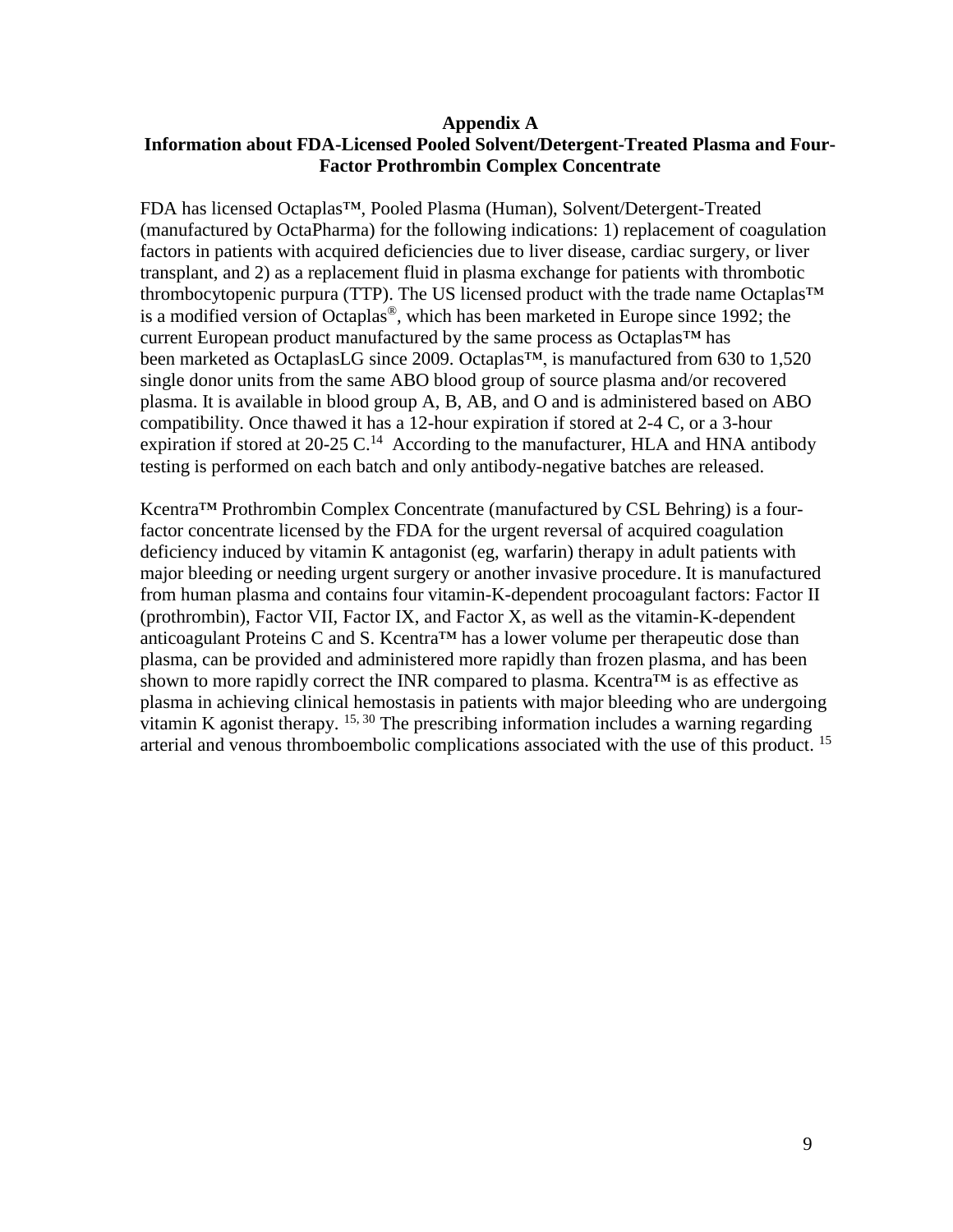#### **Appendix B FDA-Cleared HLA Antibody Assays**

HLA antibody assays are reviewed and cleared by the FDA via the 510(k) process. As this bulletin indicates, an assay does not have to be cleared for donor use; a general use claim can be used for applying the assay to donor screening and to patients. However, an assay that is described as "intended to be used with blood donors" [eg, the GTI (Lifecodes) DonorScreen product] is not cleared for use with the general population**.** 

The table below is not inclusive of all HLA Class I and Class II antibody assays that are available for screening blood donors. The examples listed in the table were selected because they are easily identified on the Center for Biologics Evaluation and Research (CBER) "Cleared 510(k) Submissions with Supporting Documents" webpage. To learn more about FDA-cleared assays access the CBER webpage using the link provided: [http://www.fda.gov/BiologicsBloodVaccines/BloodBloodProducts/ApprovedProducts/Su](http://www.fda.gov/BiologicsBloodVaccines/BloodBloodProducts/ApprovedProducts/SubstantiallyEquivalent510kDeviceInformation/ucm063708.htm) [bstantiallyEquivalent510kDeviceInformation/ucm063708.htm.](http://www.fda.gov/BiologicsBloodVaccines/BloodBloodProducts/ApprovedProducts/SubstantiallyEquivalent510kDeviceInformation/ucm063708.htm) Hyperlinks on the following table provide access to Summary documents containing full descriptions of the products and their Intended Use statements.

| Manufacturer                             | 510(k)<br>Number | Product                                                                                                                                                                                                                                                                                                                    | Date       |
|------------------------------------------|------------------|----------------------------------------------------------------------------------------------------------------------------------------------------------------------------------------------------------------------------------------------------------------------------------------------------------------------------|------------|
| GTI, Inc<br>Waukesha,<br>WI              | BK070045         | Donor Screen HLA Class I and Class II                                                                                                                                                                                                                                                                                      | 07/30/2008 |
| GTI, Inc<br>Waukesha,<br>WI              | BK040034         | Lifecodes LifeScreen: A Luminex 100<br><b>Screening Assay for the Detection of IgG</b><br>Antibodies to HLA Class I and Class II<br><b>Molecules of Human Origin</b>                                                                                                                                                       | 07/16/2004 |
| GTI, Inc<br>Waukesha,<br>WI              | BK040035         | Lifecodes ID Class I: A Luminex 100<br>screening assay for the qualitative<br>detection of IgG panel reactive antibodies<br>(PRA) to HLA Class I molecules<br>Lifecodes ID Class II: A Luminex 100<br>screening assay for the qualitative<br>detection of IgG panel reactive antibodies<br>(PRA) to HLA Class II molecules | 07/16/2004 |
| One Lambda,<br>Inc<br>Canoga Park,<br>CA | BK080071         | LABScreen <sup>®</sup> Multi                                                                                                                                                                                                                                                                                               | 04/10/2009 |

FDA-Cleared HLA Antibody Assays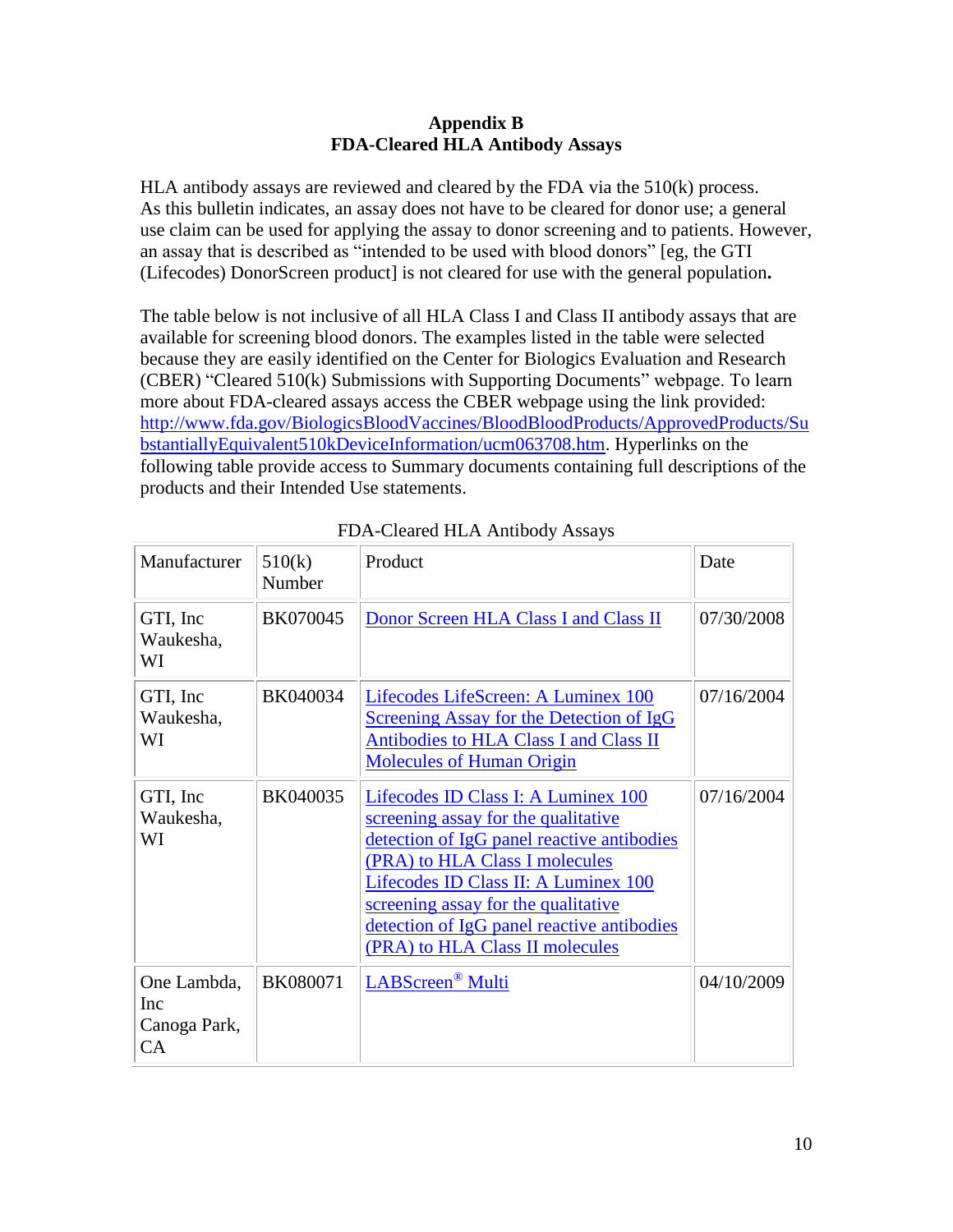Products on the CBER webpage may no longer be available through the sponsor listed on the regulatory clearance paperwork. An Internet search will usually identify a viable website where the products can be further researched. For example, GTI Lifecodes products can be found through Immucor: [http://www.immucor.com/en](http://www.immucor.com/en-us/Products/Pages/LIFECODES-DonorScreen-HLA.aspx)[us/Products/Pages/LIFECODES-DonorScreen-HLA.aspx.](http://www.immucor.com/en-us/Products/Pages/LIFECODES-DonorScreen-HLA.aspx) One Lambda is a part of ThermoFisher: [http://www.onelambda.com/group.aspx?c1=molecular&c2=micro-ssp-](http://www.onelambda.com/en/home.html)  $&c3=2&c4=6$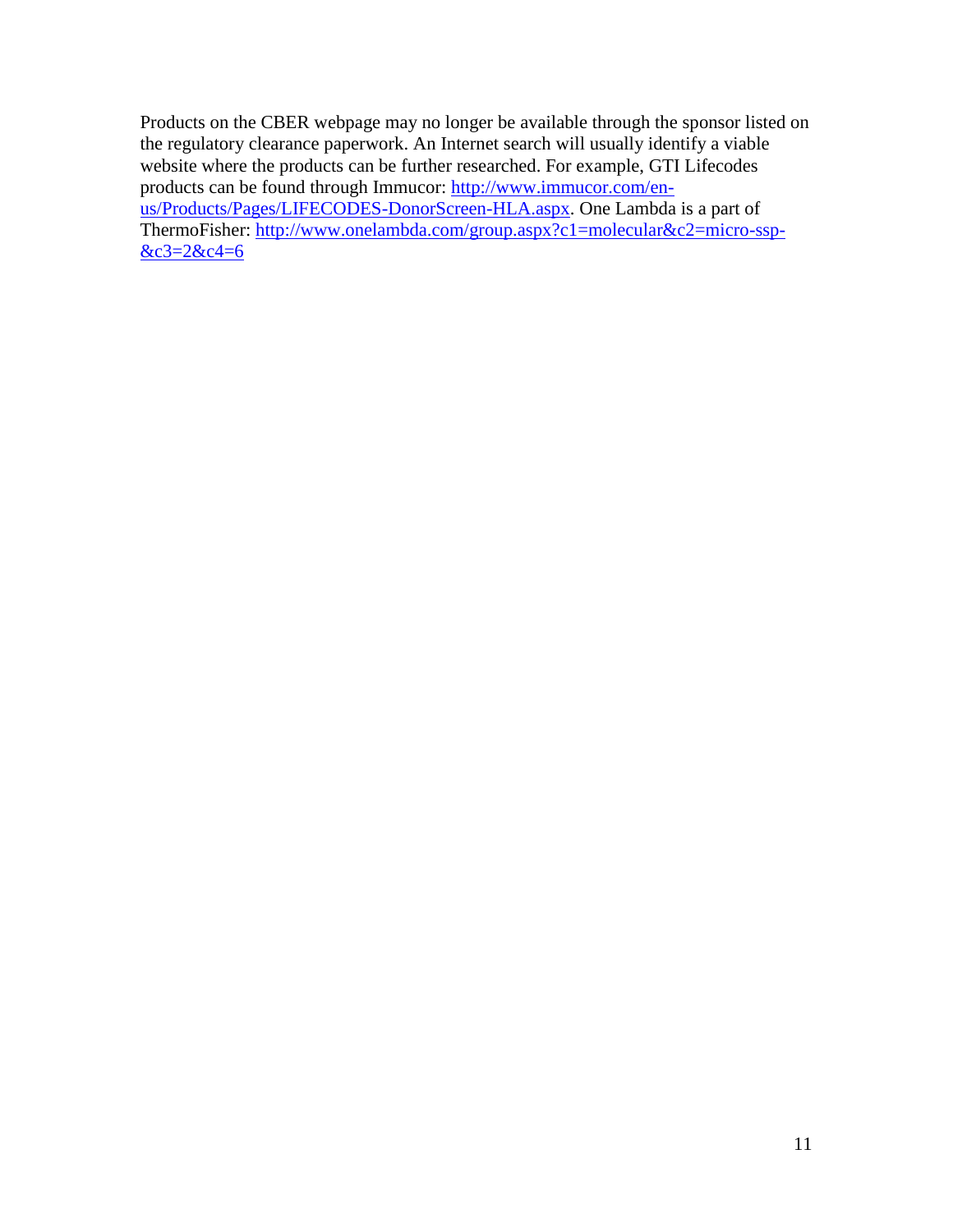#### **References**

<sup>1</sup> Association Bulletin #06-07. Transfusion-related acute lung injury. Bethesda, MD: AABB, 2006. [Available at: [http://www.aabb.org/resources/publications/bulletins/Pages/ab06-07.aspx.](http://www.aabb.org/programs/publications/bulletins/Pages/ab06-07.aspx)]

<sup>2</sup> Association Bulletin #12-02. Transfusion-related acute lung injury. Bethesda, MD: AABB, 2012. [Available at: [http://www.aabb.org/resources/publications/bulletins/Pages/ab12-02.aspx\]](http://www.aabb.org/programs/publications/bulletins/Pages/ab12-02.aspx)

 $3$ Toy P, Gajic O, Bachetti P, et al. Transfusion-related acute lung injury: Incidence and risk factors. Blood 2012;119:1757-67.

<sup>4</sup> Kleinman S, Grossman B, Kopko P. A national survey of transfusion-related acute lung injury risk reduction policies for platelets and plasma in the United States. Transfusion 2010;50:1312-21.

<sup>5</sup> Food and Drug Administration. Fatalities reported to the FDA following blood collection and transfusion: Annual summary for fiscal year 2010. Rockville, MD: CBER Office of Communication, Outreach, and Development, 2011. [Available at: [http://www.fda.gov/BiologicsBloodVaccines/SafetyAvailability/ReportaProblem/Transfu](http://www.fda.gov/BiologicsBloodVaccines/SafetyAvailability/ReportaProblem/TransfusionDonationFatalities/ucm254802.htm) [sionDonationFatalities/ucm254802.htm.](http://www.fda.gov/BiologicsBloodVaccines/SafetyAvailability/ReportaProblem/TransfusionDonationFatalities/ucm254802.htm)]

 $6$  Food and Drug Administration. Fatalities reported to the FDA following blood collection and transfusion: Annual summary for fiscal year 2012. Rockville, MD: CBER Office of Communication, Outreach, and Development, 2013. [Available at: [http://www.fda.gov/BiologicsBloodVaccines/SafetyAvailability/ReportaProblem/Transfu](http://www.fda.gov/BiologicsBloodVaccines/SafetyAvailability/ReportaProblem/TransfusionDonationFatalities/?) [sionDonationFatalities/?\]](http://www.fda.gov/BiologicsBloodVaccines/SafetyAvailability/ReportaProblem/TransfusionDonationFatalities/?)

 $<sup>7</sup>$  Eder AF, Herron RM, Strupp A, et al. Effective reduction of transfusion-related acute</sup> lung injury risk with male predominant plasma strategy in the American Red Cross (2006-2008). Transfusion 2010;50:1732-42.

 $8E$ der AF, Dy B, Perez JM, et al. The residual risk of transfusion-relate acute lung injury at the American Red Cross (2008-2011): Limitations of a predominantly male-donor plasma mitigation strategy. Transfusion 2013;53:1442-49.

<sup>9</sup> Arinsburg S, Skerrrett DL, Karp JK, et al. Conversion to low transfusion-related acute lung injury (TRALI)-risk plasma significantly reduces TRALI. Transfusion 2012;52:946- 52.

<sup>10</sup>Chapman CE, Stainsby D, Jones H, et al. Ten years of hemovigilance reports of transfusion-related acute lung injury in the United Kingdom and the impact of preferential use of male donor plasma. Transfusion 2009;49:440-52.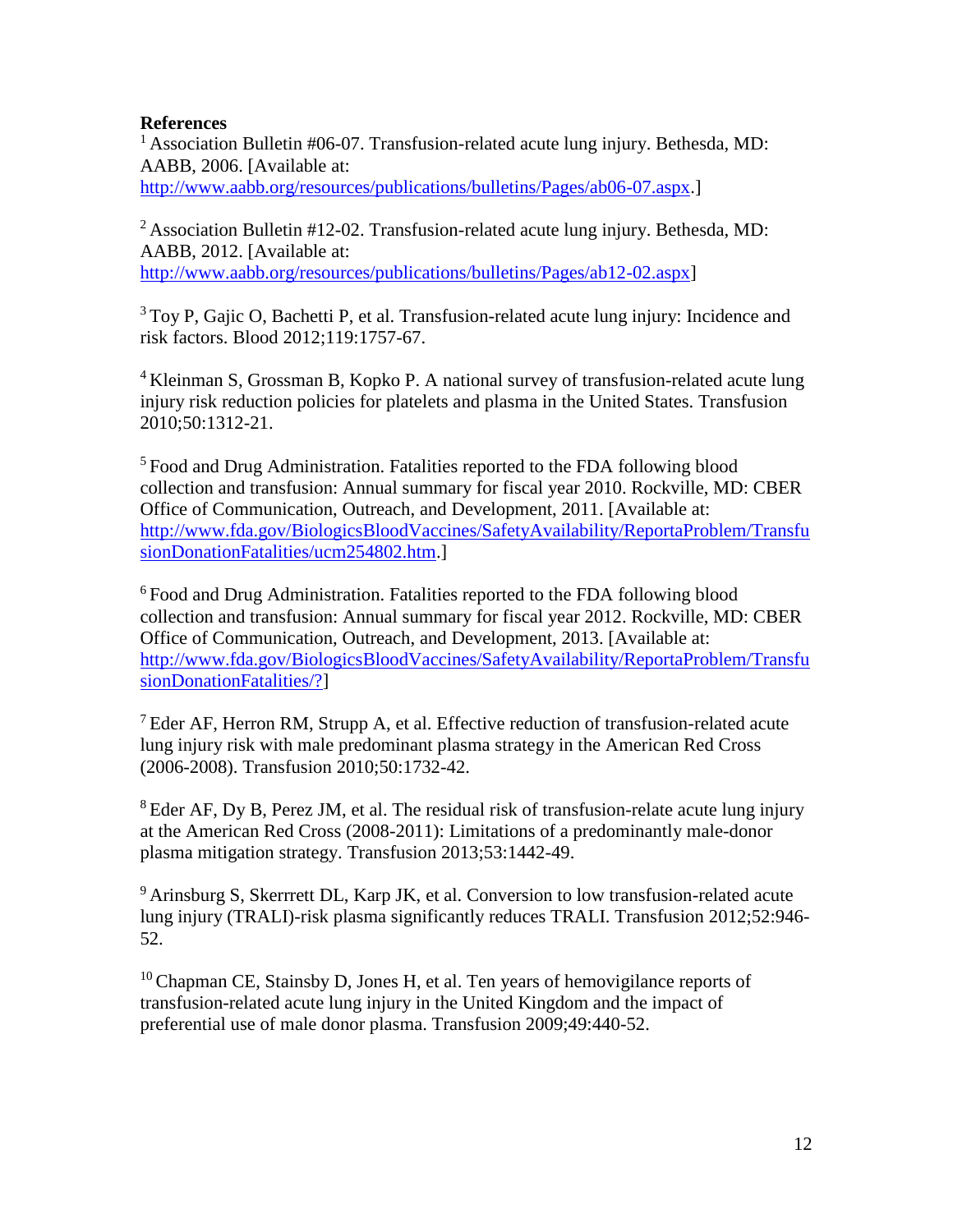$11$  Lin Y, Saw CL, Hannach B, Goldman M. Transfusion-related acute lung injury prevention measures and their impact at Canadian Blood Services. Transfusion 2012;52: 567-74.

<sup>12</sup>Wiersum-Osselton JC, Middelburg RA, Beckers EAM, et al. Male-only fresh-frozen plasma for transfusion-related acute lung injury prevention: Before and after comparative cohort study. Transfusion 2011;51:1278-83.

 $13$  Funk MB, Guenay S, Lohmann A, et al. Benefit of transfusion-related acute lung injury – minimization measures – German haemovigilance data (2006–2010). Vox Sang 2012; 102:317-23.

<sup>14</sup> Octaplas product insert. Lachen, Switzerland: Octapharma, 2013. [Available at: [http://www.fda.gov/downloads/BiologicsBloodVaccines/BloodBloodProducts/Approved](http://www.fda.gov/downloads/BiologicsBloodVaccines/BloodBloodProducts/ApprovedProducts/LicensedProductsBLAs/UCM336161.pdf) [Products/LicensedProductsBLAs/UCM336161.pdf.](http://www.fda.gov/downloads/BiologicsBloodVaccines/BloodBloodProducts/ApprovedProducts/LicensedProductsBLAs/UCM336161.pdf)]

<sup>15</sup> Kcentra<sup>TM</sup> product insert. King of Prussia, PA: CSL Behring, 2013. [Available at: [http://www.fda.gov/downloads/BiologicsBloodVaccines/BloodBloodProducts/Approved](http://www.fda.gov/downloads/BiologicsBloodVaccines/BloodBloodProducts/ApprovedProducts/LicensedProductsBLAs/FractionatedPlasmaProducts/UCM350239.pdf) [Products/LicensedProductsBLAs/FractionatedPlasmaProducts/UCM350239.pdf.](http://www.fda.gov/downloads/BiologicsBloodVaccines/BloodBloodProducts/ApprovedProducts/LicensedProductsBLAs/FractionatedPlasmaProducts/UCM350239.pdf)]

<sup>16</sup> Flesland O. A comparison of complication rates based on published hemovigilance data. Intensive Care Med 2007;33(Suppl 1):S17-21.

 $17$  Ozier Y, Muller JY, Mertes PM, et al. Transfusion-related acute lung injury reports to the French Hemovigilance Network 2007 through 2008. Transfusion 2011;51:2102-10.

<sup>18</sup> Sachs UJH, Kauschat D, Bein G. White blood cell-reactive antibodies are undetectable in solvent/detergent plasma. Transfusion 2005;45:1628-31.

<sup>19</sup> Triulzi DJ, Kleinman S, Kakaiya RM, et al for the Retrovirus Epidemiology in Donor Study II. The effect of previous pregnancy and transfusion on HLA alloimmunization in blood donors: Implications for a transfusion-related acute lung injury risk reduction strategy. Transfusion 2009;49:1825-35.

 $^{20}$ Kakaiya RM, Triulzi DJ, Wright DJ, et al. Prevalence of HLA antibodies in remotely transfused or alloexposed volunteer blood donors. Transfusion 2010;50:1328-34.

<sup>21</sup> Carrick DM, Johnson B, Kleinman SH, et al for the NHLBI Retrovirus Epidemiology Donor Study (REDS-II). Agreement among HLA antibody detection assays is higher in ever-pregnant donors and improved using a consensus cutoff. Transfusion 2011;51:1105- 16.

 $^{22}$  Vassallo RR, Hsu S, Einarson M, et al. A comparison of two robotic platforms to screen plateletpheresis donors for HLA antibodies as part of a transfusion-related acute lung injury mitigation strategy. Transfusion 2010;50:1766-77.